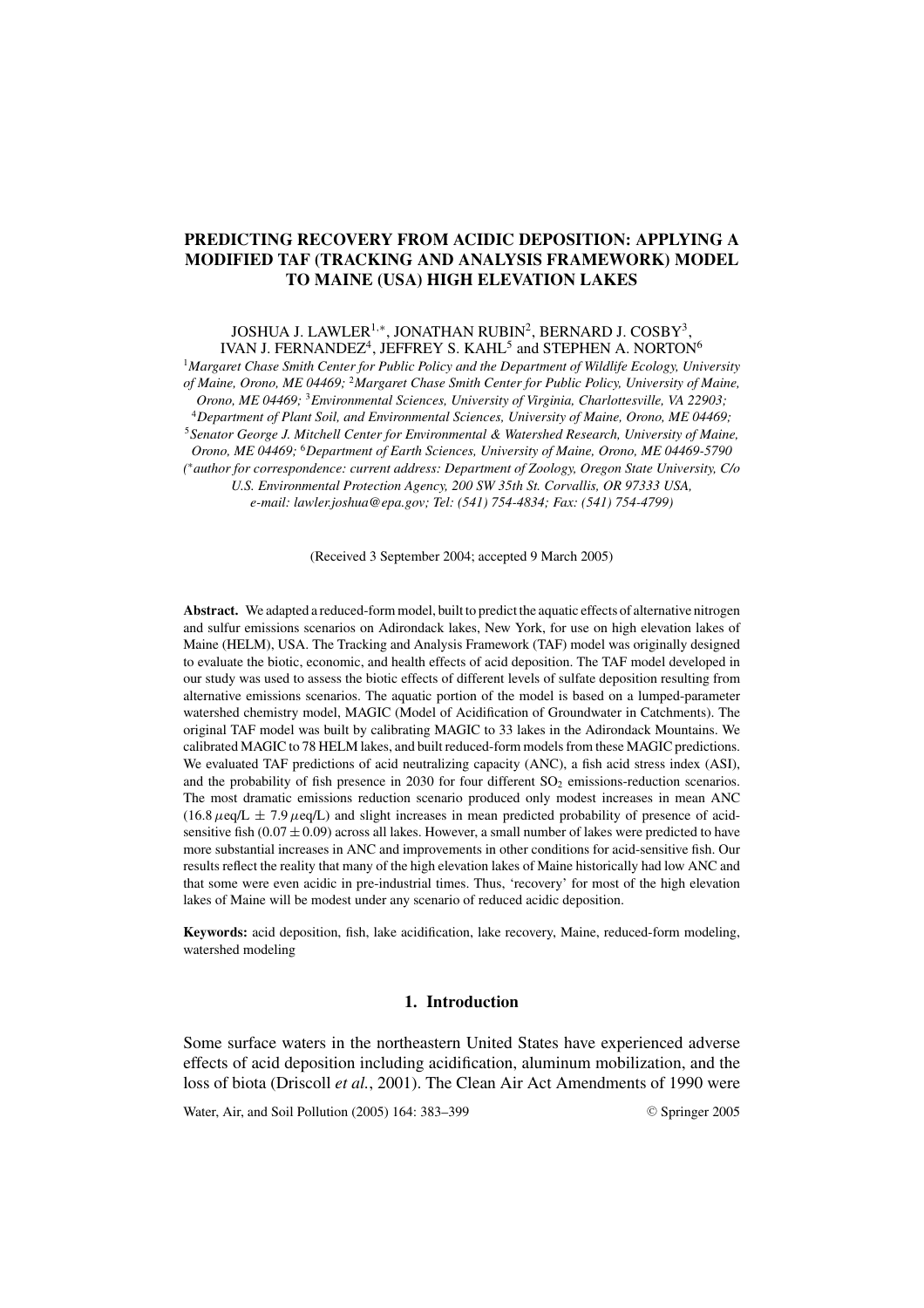proposed, in part, to address these and other effects of acid deposition. The Acid Deposition Control Program, established by Title IV of the 1990 amendments called for a reduction in  $SO_2$  emissions to approximately 40% of 1980 levels by 2010. These regulations necessitated accompanying monitoring programs to evaluate the status of surface waters in response to the legislation.

The Direct/Delayed Response Project (DDRP) was initiated to assess the effects of sulfur deposition on the lakes of the Adirondack Mountains in New York and the streams of the Blue Ridge Province and the Middle Appalachian region of the U.S. (Church *et al.*, 1989, 1992). Following the DDRP, the Tracking and Analysis Framework (TAF) model was developed as part of a program funded by the U.S. Department of Energy to evaluate the potential effects of different pollutantemissions scenarios on human health, visibility, soils, and aquatic systems (Bloyd *et al*., 1996). TAF integrates models of emissions, atmospheric transport, watershed chemistry, fish biology, economics, health, and visibility. The model has several modules, each of which contains a set of individual models.

The soil and aquatic modules in TAF are composed of a series of linked reducedform models (Sinha *et al*., 1998). Reduced-form modeling employs relatively simple models to approximate the results of more complex "full-form" process models. By using mechanistic rule sets or statistical relationships, a relatively simple reduced-form model can produce results similar to those generated by a more complex model but in significantly shorter time frames that require fewer computer resources. The reduced-form models in the soil and aquatic modules of TAF use simple statistically fit functions to approximate the results of the more complex Model of Acidification of Groundwater in Catchments (MAGIC, Cosby *et al*., 1985a,b).

The TAF model was originally applied to 33 lakes in the Adirondack Mountains in New York, USA. This was a population of low acid neutralizing capacity (ANC) lakes known to be relatively sensitive to acid deposition (Church and Van Sickle, 1999; Stoddard *et al*., 1998). Earlier modeling efforts demonstrated the potential for increases in lake-water ANC given implementation of Title IV amendments to the Clean Air Act. Although fish populations in a number of Adirondack lakes were predicted to improve (Rubin *et al*., 1992), the magnitude of the initial changes was not expected to be large (Sinha *et al*., 1998).

A subset of small Maine lakes above 600 m in elevation has been shown to be as acidic as lakes in the Adirondacks (Kahl *et al*., 1991). Both the water chemistry and the biota of these small headwater lakes are potentially dependent on past and future emissions regulations. We investigated the effects of four alternative future  $SO<sub>2</sub>$  emissions scenarios on the fish of these high elevation lakes using the TAF model. We compared the potential effects of four different emissions scenarios outlined in the original TAF model (Palmer and Burtraw, 1997; Burtraw *et al*., 1998). These comparisons differed with respect to: the implementation of Title IV, the life of power plants, and the growth in electricity demand. We calibrated MAGIC to 78 high elevation lakes, and then refit TAF's reduced-form models for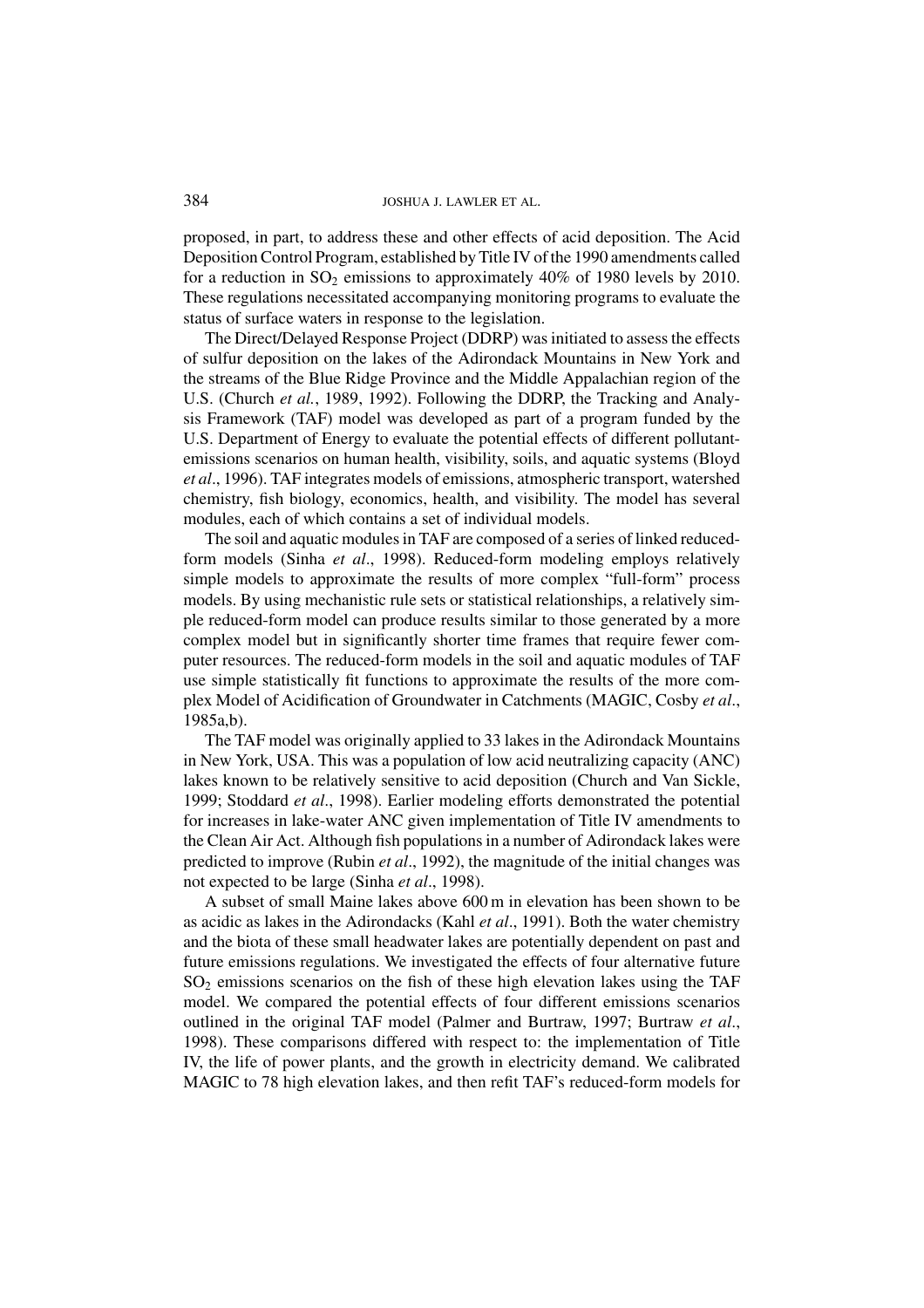soil and water chemistry with the MAGIC model predictions. We related changes in lake water ANC to predicted acid stress for fish using laboratory-derived effects models (Baker *et al*., 1990).

## **2. Methods**

#### 2.1. MODELS

Our application of the TAF model concentrated on the soil and aquatic effects module. This module contains several sub-modules that predict water chemistry characteristics including ANC, pH, and concentrations of calcium (Ca) and aluminum (Al), soil base saturation, and a few simple characteristics of lake fish communities. The reduced-form models that comprise these sub-modules were originally developed and fit by Sinha *et al.* (1998) for predicting the effects of different acid deposition levels on the lakes of the Adirondacks. Applying the TAF model to the high elevation lakes of Maine required running the MAGIC model and refitting these reduced-form models.

MAGIC (Cosby *et al*., 1985a,b) is a model of intermediate complexity that tracks the movement of ions through a watershed, estimating the changes in stream or lake water chemistry in response to atmospheric deposition. MAGIC simulates reactions involving sulfur adsorption/desorption, Al dissolution/precipitation/speciation, inorganic carbon dissolution/speciation, and cation weathering and ion exchange. The model uses mass balance equations to track the flux of major ions to and from the soils in response to weathering, deposition, and runoff. Several improvements have been made to the original model (Cosby *et al*., 1985a,b) including an alternative model for predicting Al concentrations (Sullivan and Cosby, 1998) and an alternative module for simulating nitrogen dynamics in soils (Cosby *et al.*, 2001). We used the MAGIC version described by Cosby *et al*. (2001), but did not use the dynamic nitrogen module. For these simulations nitrogen deposition was held constant and there were assumed to be no changes in future nitrogen retention characteristics of the catchment soils.

Before MAGIC can be used to make predictions about a given system, it must be calibrated to observed data (Cosby *et al*., 1985a,b). The calibration process involves first parameterizing the model with a set of known input oriented watershed attributes, including water and soil chemistry. The model is then run with a set of observed atmospheric and hydrological inputs. The simulated output variables are compared to a corresponding set of empirically measured variables. If the simulated output fails to match the measured variables, a second set of MAGIC model parameters (e.g., cation weathering rates) are adjusted through an iterative optimization process to improve the model predictions. After MAGIC is calibrated, it can be used to make predictions with new atmospheric and hydrological inputs.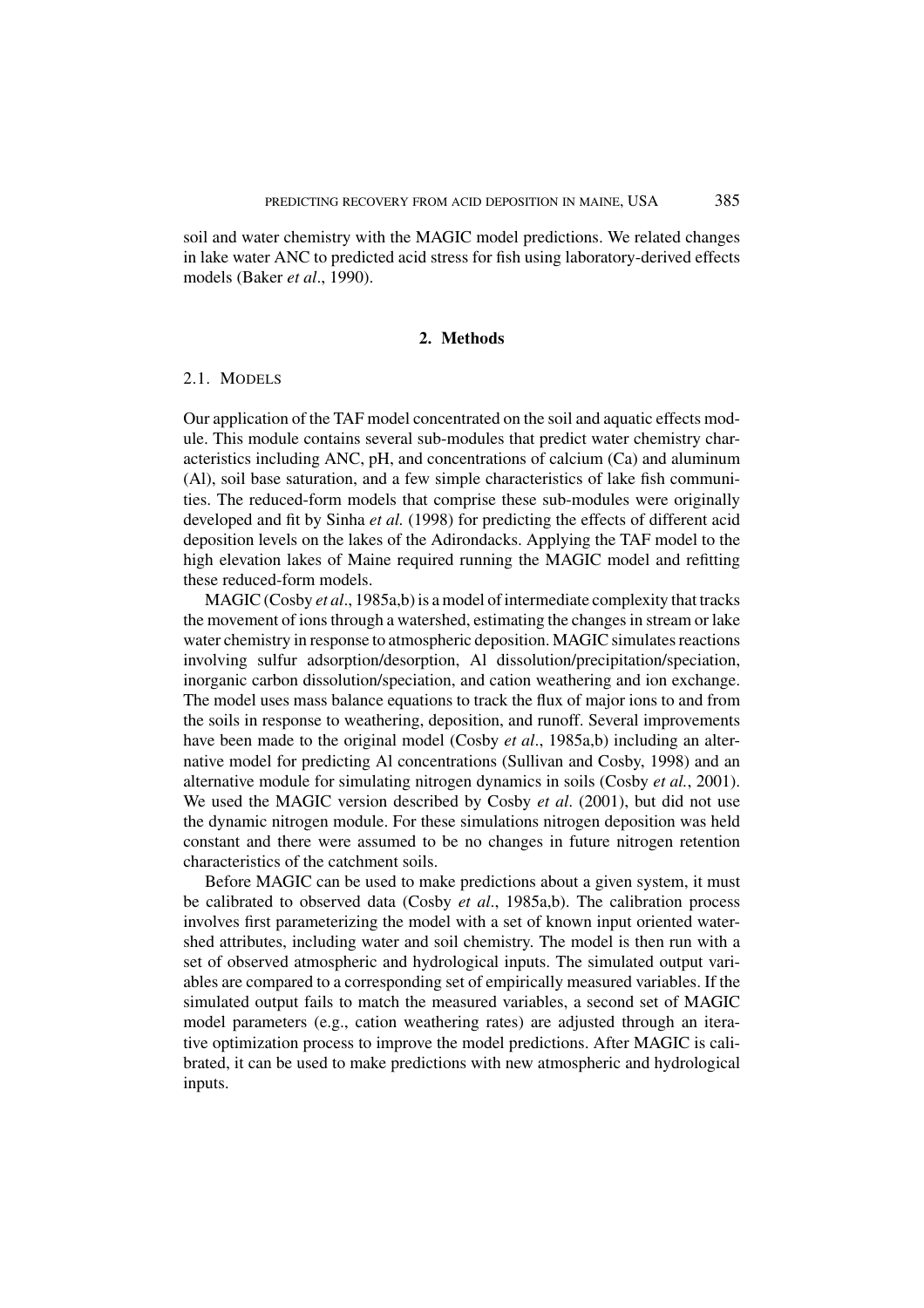TAF's reduced-form models were used to approximate the output from MAGIC model simulations. We were able to use the same basic reduced-form models developed by Sinha *et al.* (1998) for Ca, soil base saturation, and Al, but made slight adjustments to the model for ANC and the ANC-pH relationship for the application to the Maine lakes. These two adjustments are discussed in the section on TAF model calibration. Full descriptions of the reduced-form models summarized below can be found in Sinha *et al.* (1998).

Sinha *et al.* (1998) modeled ANC in TAF as a linear function of the ANC values predicted by MAGIC assuming an exponential approach to equilibrium ANC in the soil water. Equilibrium ANC was approximated using the fraction of the acid deposition that was neutralized in the soil before entering the lake (Small *et al*., 1995).

$$
ANCt = (1 - df) ANCs,t - dfDt
$$
\n(1)

 $\text{ANC}_{s,t+\delta t} = \text{ANC}_{s,t} + \text{[ANC}_{se,t+\delta t} - \text{ANC}_{s,t} \text{]} \left( 1 - e^{-\frac{\delta t}{\tau}} \right)$ (2)

$$
ANC_{se,t} = ANC_{s,0} - (1 - N_{F,t})(D_t - D_0)
$$
\n(3)

In these equations  $d_f$  is the fraction of direct deposition to the lake, the acid which bypasses the soil;  $ANC_{s,t}$  is the soil water ANC at time *t*;  $D_t$  is the acid deposition at time *t*; ANC<sub>se,*t*</sub> is equilibrium ANC at time *t*;  $\tau$  is the lag time with which ANC approaches equilibrium;  $N_{F,t}$  is the fraction of acid deposition that is neutralized in the watershed at time  $t$ ; and  $ANC<sub>s,0</sub>$  is the initial soil water ANC concentration (at time 0). Sinha *et al.* (1998) modeled the neutralization fraction  $(N_{F,t})$  as being dynamic (Equations 4 and 5).

$$
\Delta N_{F,t} = m(\text{Dep}_t - \text{DNF})\tag{4}
$$

$$
N_{F,t} = N_{F,0} + m \left( \left( \sum Dep_t - tp \right) \text{DNF} \right)
$$
 (5)

In these two equations, *m* is a slope factor; Dep<sub>r</sub> is the average deposition over one time interval; DNF is the nominal deposition level, at which there is no change in  $N_F$ ; and tp is the number of time periods elapsed. TAF uses a time period of five years.

The TAF model predicts pH as a function of ANC using the pH-ANC relationship of Small and Sutton (1986),

$$
pH = a + b\left(\arcsin\left(\frac{\text{ANC} - d}{c}\right)\right) \tag{6}
$$

in which the parameters *a*, *b*, *c*, and *d* were all fit as part of the model calibration process. TAF uses a reduced-form model for Ca that is very similar to the model used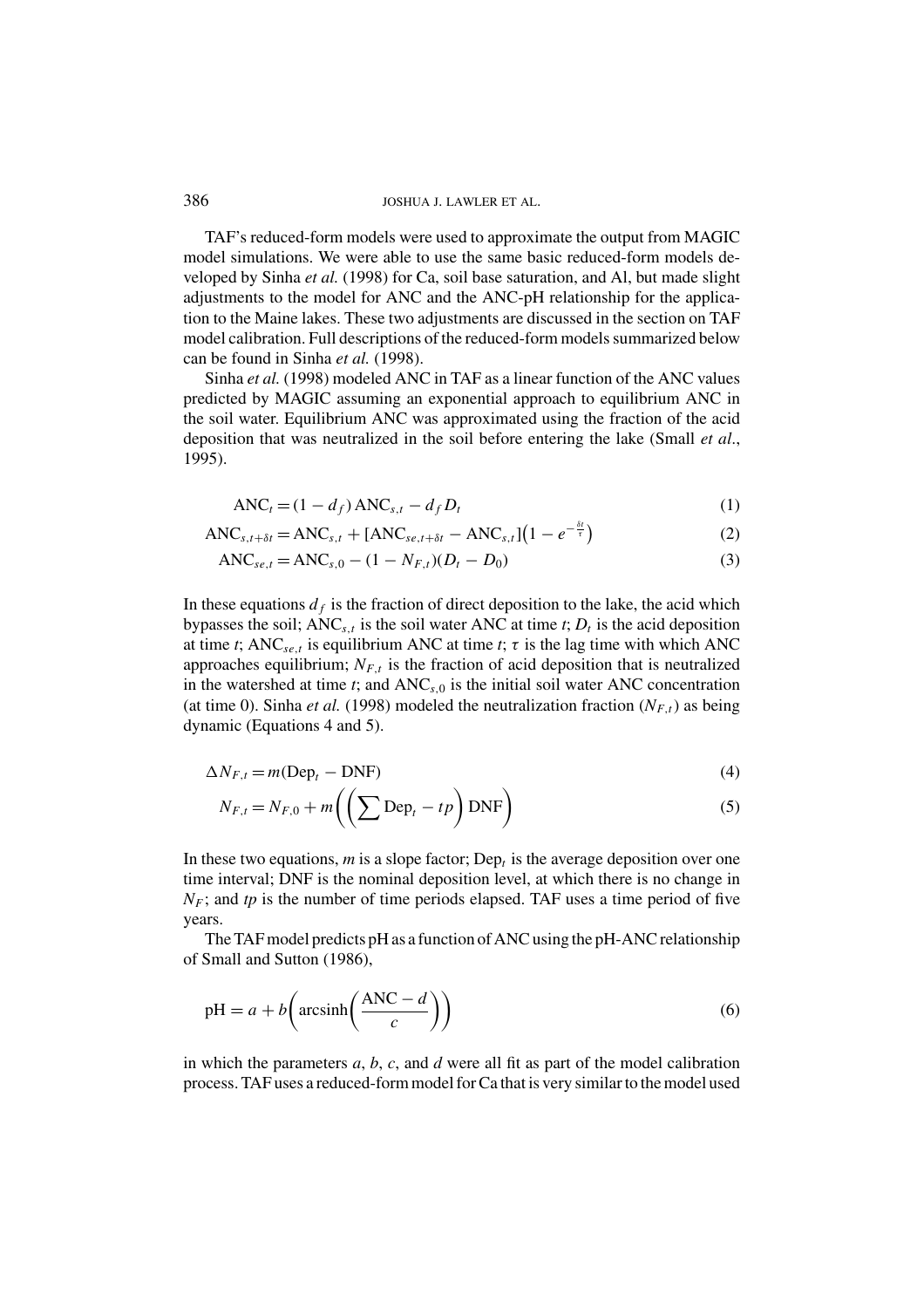to approximate ANC. As with ANC, lake water calcium approaches equilibrium with a lag,  $\tau$ ,

$$
\mathrm{Ca}_{t+\delta t} = \mathrm{Ca}_{t} + [\mathrm{Ca}_{e,t+\delta t} - \mathrm{Ca}_{t}](1 - e^{\frac{-\delta t}{\tau}})
$$
\n
$$
\tag{7}
$$

in which  $Ca_{e,t+\delta t}$  is Ca at a future time step and  $Ca_t$  is Ca at time *t*. Equilibrium Ca at time *t* is given by,

$$
Ca_{e,t} = m(Dep_t) + b \tag{8}
$$

in which *m* and *b* are the slope and intercept of the linear relationship fit in the calibration process. Inorganic Al is modeled as a function of pH using the empirical relationship of Sullivan and Cosby (1998),

$$
pAl_t = [pH_t - pH_{2000}] + pAl_{2000}
$$
\n(9)

that assumes an equivalent change in Al and pH since the base year (2000 in our analysis). In this equation,  $pAl_t$  and  $pH_t$  are the concentration of Al and the  $pH$  at time *t* and  $pAl_{2000}$  and  $pH_{2000}$  are the concentration of Al and the pH in the base year. Soil base saturation is modeled as an empirical linear relationship between the change in base saturation in the surface soil in a one-year period and the change in sulfate deposition from the base year (Sinha *et al*., 1998),

$$
\Delta \text{BS}_t = m(\text{D}_t - \text{D}_{2000}) + b \tag{10}
$$

$$
BS_t = BS_{t-1} + \Delta BS_t \tag{11}
$$

where  $BS_t$  is soil base saturation at time *t* and  $D_t$  and  $D_{2000}$  are deposition at time *t* and deposition in the base year respectively. The parameters *m* and *b* are the slope and the intercept of the linear relationship fit in the model calibration process.

Assessments of the effects of acid deposition on fish are made through the calculation of an acid stress index (ASI), an experimentally derived logistic function of Al, Ca, and pH (Baker *et al*., 1990),

$$
ASI = \frac{100}{1 + e^x} \tag{12}
$$

in which the parameter  $x$  is specific to fish species with different levels of acid tolerance. Separate models were used to predict effects for fish that were generally tolerant of acid stress (e.g., brook trout *Salvelinus fontinalis* and white suckers *Catostomus commersoni*),

$$
x_{\text{tol}} = -23.49 + 5.35 \text{pH} + 2.97 \times 10^{-3} \text{Ca} - 1.93 \times 10^{-3} \text{Al}
$$
 (13)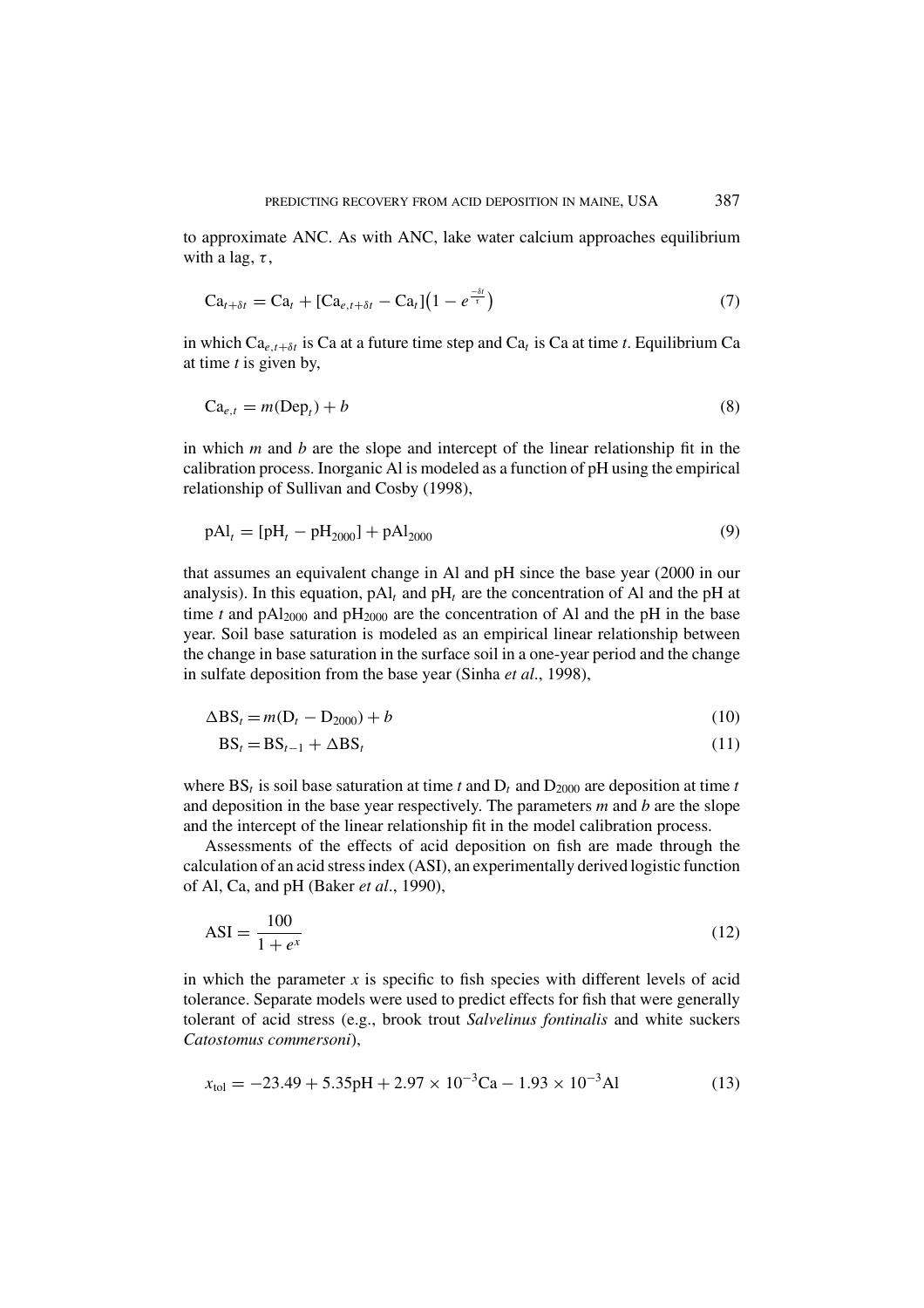and fish that were generally sensitive to acid stress (e.g., Flathead Minnows *Pimephales promelas* and blacknose dace *Rhinichthys atratulus*),

$$
x_{\text{sens}} = -9.90 + 1.56 \text{pH} + 4.08 \times 10^{-3} \text{Ca} - 7.04 \times 10^{-3} \text{Al}
$$
 (14)

where Al is inorganic lake Al in  $\mu$ g/L and the Ca is lake Ca in  $\mu$ eq/L. ASI takes values from 0 to 100, with larger values indicating higher levels of acid stress.

The probability of presence for both tolerant and sensitive fish species was calculated as,

$$
P = \frac{1}{1 + e^y} \tag{15}
$$

where  $P$  is the probability of presence and  $y$  is a parameter specific to the fish species being modeled (Baker *et al.*, 1990). The *y* parameter for acid-tolerant fish was calculated as,

$$
y_{\text{tol}} = -16.94 + 18.34 \frac{\text{pCa}}{\text{pH}}
$$
 (16)

whereas the *y* parameter for acid-sensitive fish was calculated as,

$$
y_{\rm sens} = -9.28 + 12.16 \frac{\rm pCa}{\rm pH} \tag{17}
$$

# 2.2. DATA

Our study included lakes in Maine above 600 m that were at least 0.4 ha in area (hereafter the high elevation lakes of Maine, HELM). The majority of the 90 HELM lakes sit on granitic or quartzo-feldspathic schist and gneiss bedrock and are located in watersheds dominated by red spruce (*Picea rubens*) and balsam fir (*Abies balsamea*). Seventy-eight of the 90 lakes had sufficient time-series data from both the 1980s and 1990s to be included in this project.

Water chemistry data used in the parameterization of MAGIC were collected from the HELM lakes in 1986–1988 (Kahl and Scott, 1988; Kahl *et al*., 1991) and 1998–2000. These data included concentrations of  $H^+$ , ANC,  $Ca^{2+}$ ,  $Mg^{2+}$ , Na<sup>+</sup>, K<sup>+</sup>, NH<sub>4</sub><sup>+</sup>, NO<sub>3</sub><sup>-</sup>, Cl<sup>-</sup>, SO<sub>4</sub><sup>2-</sup>, and HCO<sub>3</sub><sup>-</sup>. We used time series data for these water chemistry metrics in both the 1980's and 1990's for the calibration of the MAGIC model.

Lake water chemistry as predicted by MAGIC is affected by a combination of deposition to the lake surface and to water that has passed through the soil. Soil chemistry data including cation exchange capacity, base saturation  $(Ca^{2+}, Mg^{2+},$  $Na^+, K^+$ ), pH, and total monomeric Al, were collected for 19 of the 78 watersheds in the study (Fernandez unpublished data). The 19 watersheds sampled were carefully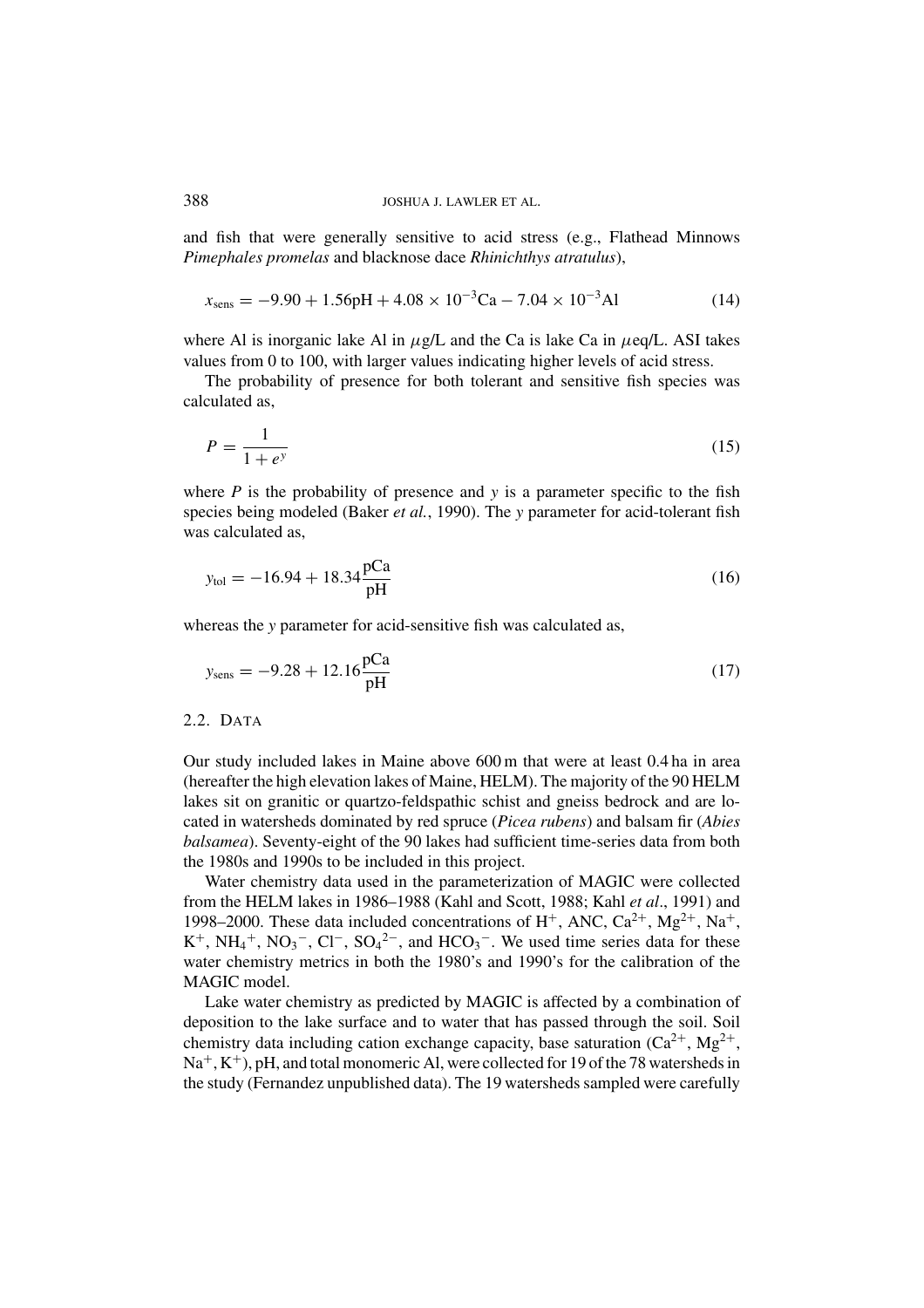selected to represent a stratified sub-sample of the population of 78 watersheds based on *a priori* knowledge of water chemistry, topography, and vegetation. The high elevation lakes of Maine share the same general bedrock geology, elevation, climate, and vegetation. Thus, the 19 watersheds are likely to be highly representative of the range of values found in the population of 78 watersheds. The soil data from these 19 watersheds were averaged and the means and variation of those data were used in the MAGIC model for each of the 78 lakes in the HELM dataset. The variation in the soils data was explicitly modeled in the multiple MAGIC runs (Wright and Cosby, 2003).

Wet deposition inputs to both TAF and MAGIC were based on observed deposition at National Atmospheric Deposition Program/National Trends Network (NADP/NTN) monitoring stations (http://nadp.sws.uiuc.edu/). The spatial extrapolation model of Grimm and Lynch (1997) was used to derive a spatially interpolated value of wet deposition at each site, correcting for changes in precipitation volume with elevation. Additional deposition from aerosols, clouds, and dry sources was estimated using a mass-balance calculation based on measured and estimated lake inputs and outputs (Sullivan *et al*., 2004).

### 2.3. TAF MODEL CALIBRATION

We used MAGIC to make predictions of Ca, sulfur (S), ANC, and soil base saturation concentrations at one-year intervals from 2000 to 2030. We first calibrated MAGIC for the 78 HELM lakes using the measured water, soil, and deposition characteristics. We then ran MAGIC for a total of eight different sulfate deposition scenarios (increasing and decreasing deposition by 20, 40, 60, and 80% above and below measured year 2000 levels). Because MAGIC has a stochastic component to accommodate uncertainty and variability in soil chemistry, we ran 100 MAGIC simulations for each deposition scenario for each of the 78 lakes and used the median results from these runs to parameterize the TAF modules with values for S, Ca, base saturation, and ANC. Preliminary analyses with the MAGIC model indicated that 100 simulation runs provide stable mean and variance estimates for the model outputs.

We then fit the reduced-form model parameters for both ANC and Ca, and the ANC-pH and pH-Al relationships in TAF using predictions made by the MAGIC model. We used least squares to fit the TAF reduced-form models to the MAGIC output using SPLUS (Mathsoft, version 4.5, 1998). As in the original TAF model, we used coefficients of variation from the multiple MAGIC runs to provide TAF with an estimate of variability in MAGIC projections.

As mentioned above, we made slight changes to two of the reduced-form models of Sinha *et al.* (1998). We were able to create better fitting reduced-form models for the HELM lakes by altering the model for ANC and the ANC-pH relationship. In contrast to the original reduced-form model for ANC, we fit separate functions to increasing and decreasing deposition scenarios, respectively. Thus we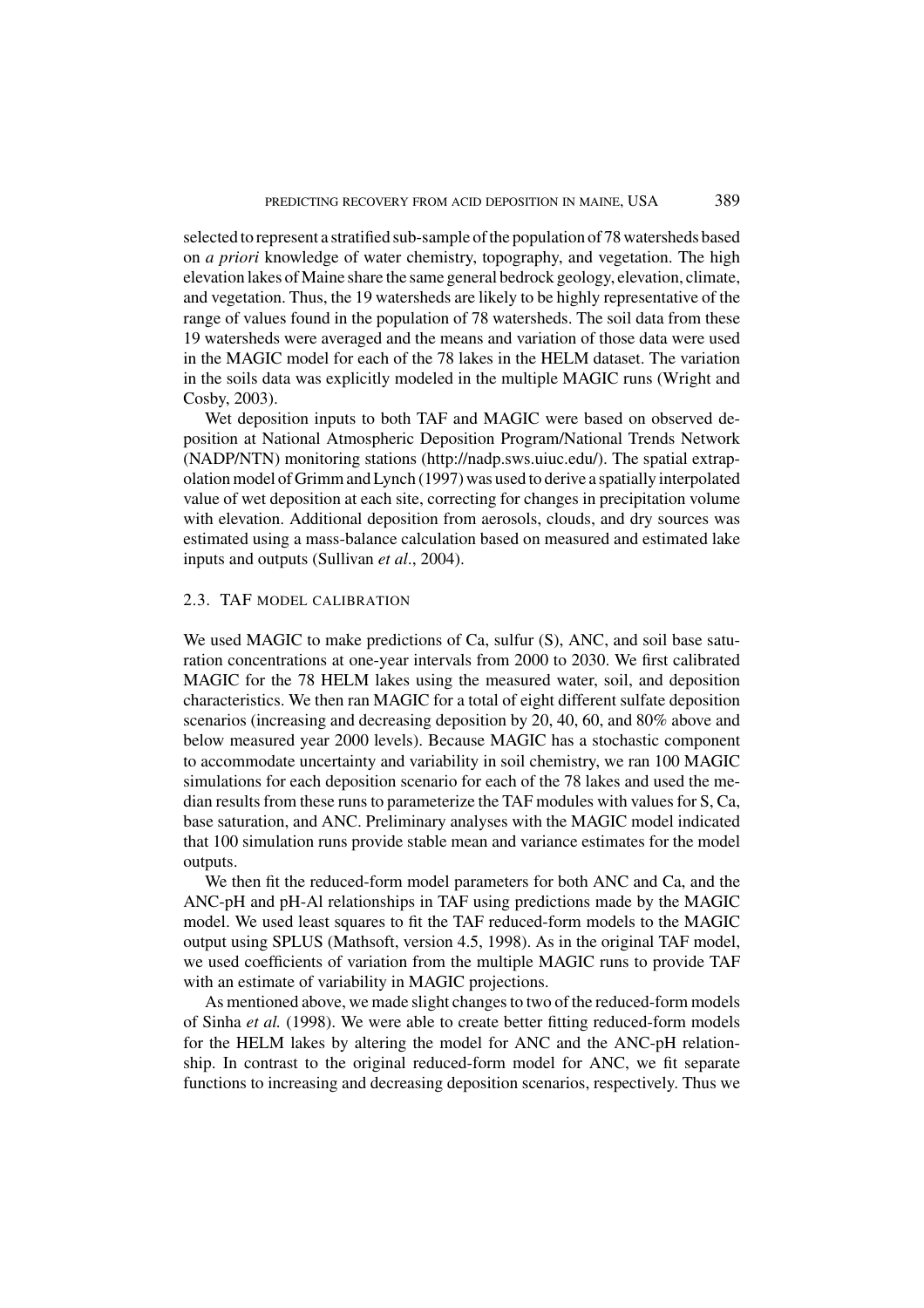produced two sets of lake slope factors, effective nominal deposition values, and lake lag factors for Sinha *et al*.'s (1998) ANC models (Equations 1–5). We also slightly altered the procedure for fitting the pH-ANC relationship in TAF. Sinha *et al*. (1998) fit two separate functions for Equation 6 to relate pH to ANC, one for lakes with ANC concentrations below  $50 \mu$ eq/L, and one for those with concentrations above 50  $\mu$ eq/L. Because we found that two separate functions fit the data no better than a single function, we used the same parameters for all HELM lakes.

In addition to the reduced-form models, TAF uses a watershed deposition adjustment factor (WDF) to adjust regional deposition estimates generated by its atmospheric pathways module to watershed specific deposition levels. We calculated these values by dividing the lake-specific deposition estimates by average annual regional deposition levels.

## 2.4. ALTERNATIVE EMISSIONS SCENARIOS

TAF uses emission projections in five-year intervals beginning in 1990 and continuing through 2030. These are provided at the state level for the U.S., the provincial level for Canada and national level for Mexico. These simulations reveal, according to the assumptions in the model, the likely effects of changes in average plant retirement age, differences in actual demand growth, and the implementation of Title IV emissions controls. For the illustrative analysis presented here, which is designed to reveal capabilities of the model and be consistent and comparable with past work (Palmer and Burtraw, 1997; Burtraw *et al.*, 1998), we use four of the existing emissions scenarios. The scenarios differ according to their assumptions about power plant lifetimes (60 versus 70 years), growth in electricity demand to 2030 (3%, termed "high growth," and 1%, termed "low growth"), and whether or not Title IV controls are in place.

The Title IV emissions controls were scheduled to be implemented in phases. The first phase of  $SO_2$  reductions, implemented in 1995, required average emission rates of about 2.5 lb of sulfur per million BTU heat input. This rate applied to 431 actual generating units nationwide, including the so-called "substitution and compensation" units that were voluntarily brought into Phase I to ease the cost of compliance on average. The second phase, which took effect in 2000, lowered average emission rates to about 1.2 lb of sulfur per million BTU heat input, affecting over 2,000 units nationwide.

For our analyses, we compared two scenarios in which the Title IV provisions had been implemented with two corresponding scenarios in which no Title IV controls were in place. We selected the scenarios to capture some of the largest and smallest changes in emissions modeled in the original TAF model. The largest changes in emissions were predicted by the "60-low" scenario which modeled Title IV controls under low population growth corresponding to a 1% increase in electricity demand per year and scheduled plant closings after 60 years. The "60-low-baseline" scenario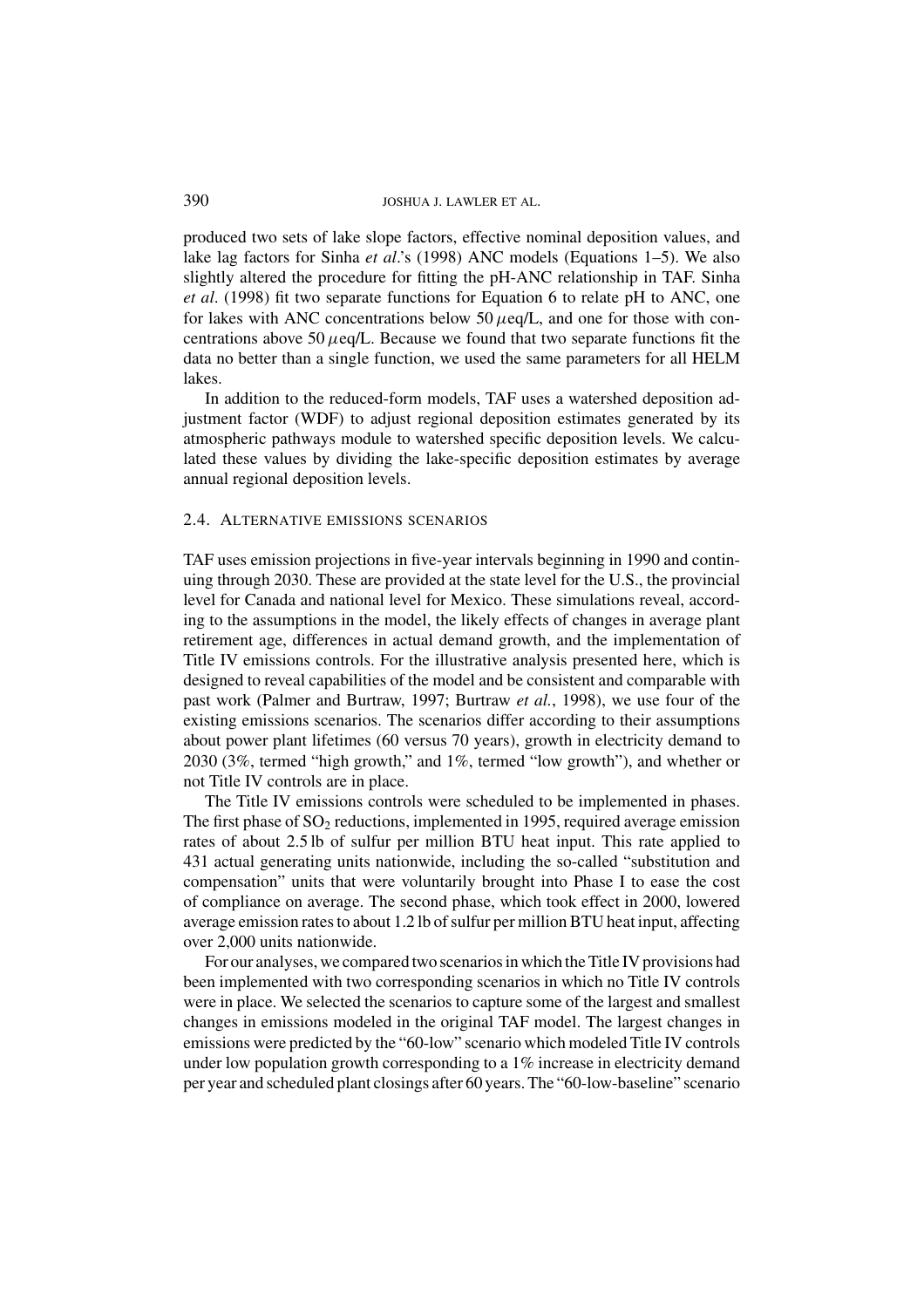also assumed low population growth and plant closings after 60 years, but no Title IV controls. In contrast, substantially smaller emissions reductions were predicted by the "70-high" scenario in which population growth was predicted to produce a 3% increase in electricity demand per year and plants are retired after 70 years. The "70-low-baseline" scenario assumed these same conditions but did not include Title IV controls.

## **3. Results**

### 3.1. MODEL CALIBRATION

In general, the TAF model parameters were consistent with our knowledge of the HELM watersheds (Table I). Soil water ANC response times (the time it took soil water ANC to reach equilibrium) ranged from about 20 to 207 years with a mean of roughly 88 years. This range is narrower and the mean higher than predictions for the Adirondack lakes (2–315 years, mean = 33 years) (Sinha *et al*., 1998). As in the Adirondack analysis, we found that Ca response times were shorter, ranging from  $10-18$  years, mean  $= 12.5$ . These were comparable to the Adirondack response times (range  $4-19$  years, mean  $= 11$  years).

There was less variation in the predictions of ANC and calcium from the 100 MAGIC runs for the HELM lakes than for the Adirondack lakes over the 30-year

TABLE I Reduced-form model parameters summarized for the watersheds of 78 high elevation lakes in Maine, U.S.A.

| Model parameter*                         | Equation # Units |                                    | Min          | Max      | Mean                             | <b>SD</b> |
|------------------------------------------|------------------|------------------------------------|--------------|----------|----------------------------------|-----------|
| $N_F$ DNF <sub>I</sub>                   | 5                | $\mu$ eq/L                         | $-24.21$     | 269.8    | 67.22                            | 44.45     |
| $N_F$ DNF <sub>D</sub>                   | 5                | $\mu$ eq/L                         | $-130.80$    | 2462     | 71.62                            | 275.50    |
| $N_F$ slope <sub>I</sub>                 | 5                | none                               | $-3.04e-005$ |          | $3.66e-006$ -1.15e-005 7.60e-006 |           |
| $N_F$ slope <sub>D</sub>                 | 5                | none                               | $-5.86e-004$ |          | $3.33e-004 -1.16e-004$           | 1.82e-004 |
| ANC lag factor                           | 2                | years                              | 19.9         | 207.1    | 81.8                             | 40.2      |
| ANC lag factor <sub><math>D</math></sub> | 2                | years                              | 5.1          | 170.5    | 36.6                             | 32.8      |
| Equilibrium Ca slope                     | 8                | none                               | 0.02         | 0.54     | 0.23                             | 0.13      |
| Equilibrium Ca intercept                 | 8                | $\mu$ eq/L                         | 10.33        | 180.40   | 71.65                            | 36.90     |
| Lake Ca lag factor                       | 7                | years                              | 10.1         | 18.4     | 12.5                             | 1.9       |
| $\triangle$ Base Saturation slope        | 10               | %/years $\times L/\mu$ eq $-0.023$ |              | $-0.002$ | $-0.010$                         | 0.005     |
| $\triangle$ Base Saturation<br>intercept | 10               | $\%$                               | $-1.116$     | 0.460    | $-0.040$                         | 0.379     |
| WDF                                      | none             | none                               | 0.31         | 0.95     | 0.58                             | 0.14      |

*Note.* Subscripts indicate parameters for increasing (*I*) or decreasing emissions scenarios (*D*).

 $*$  DNF = Nominal deposition level;  $N_F$  = neutralization fraction; ANC = acid neutralization capacity;  $WDF =$  watershed deposition factor.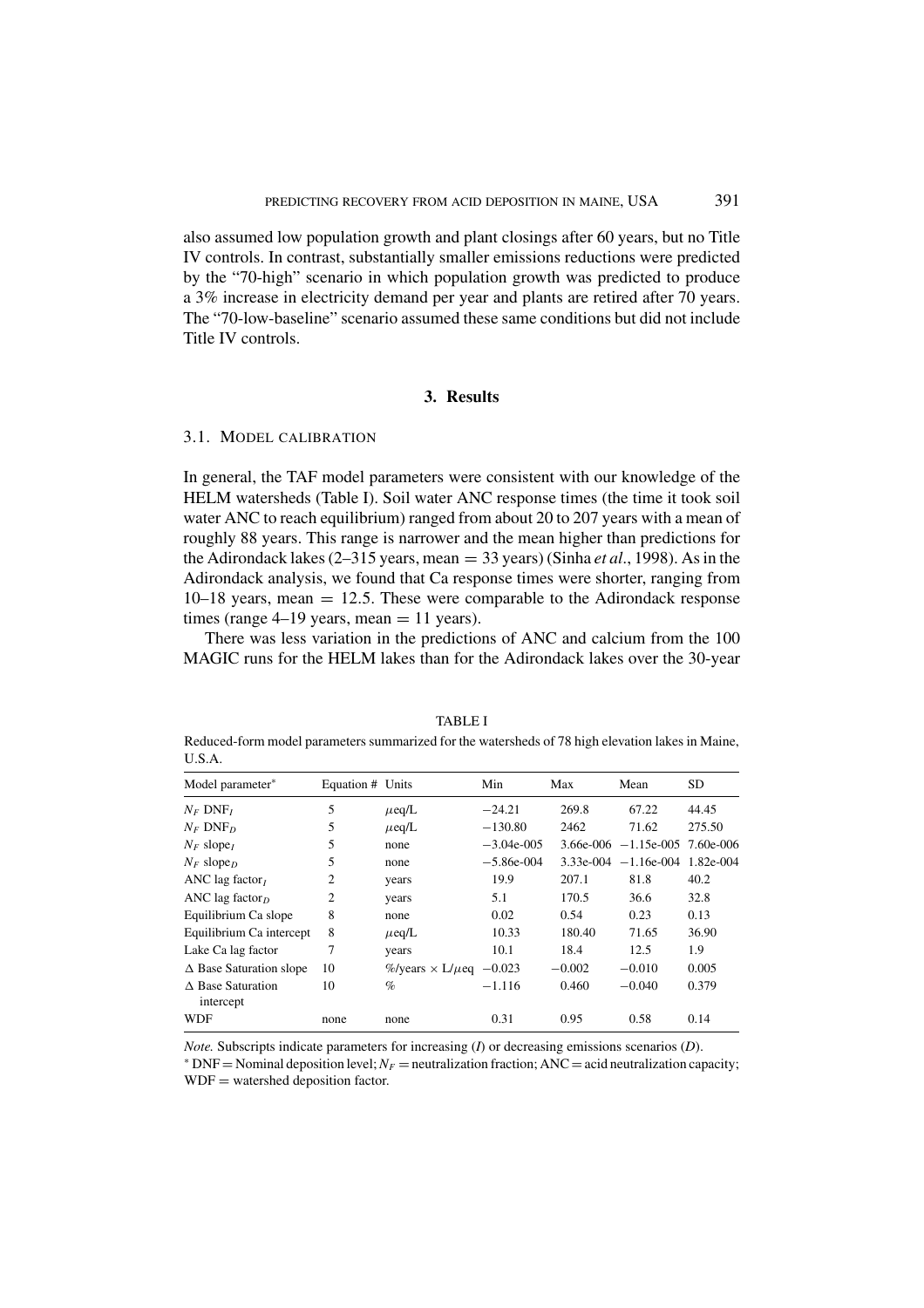| n |
|---|
|---|

Comparison of errors of fit of the reduced form models across 78 HELM watersheds and 33 Adirondack watersheds

|                                                                |                | <b>HELM</b> watersheds                           | Adirondack watersheds |                                            |
|----------------------------------------------------------------|----------------|--------------------------------------------------|-----------------------|--------------------------------------------|
| Model parameter                                                | CV MAGIC       | <b>MSE</b>                                       | CV MAGIC              | <b>MSE</b>                                 |
| Lake ANC $(\mu$ eq/L)<br>Lake pH                               | $9.9 \pm 11.9$ | $9.9 \pm 8.1$ , $12.3 \pm 9.4^{\circ}$<br>0.4377 | $40.3 \pm 42.7$       | $0.76 \pm 0.89$<br>0.16, 0.23 <sup>b</sup> |
| Lake Calcium $(\mu$ eq/L)<br>$\Delta$ Soil Base Saturation (%) | $4.0 \pm 1.8$  | $1.00 \pm 1.20$<br>$0.05 \pm 0.04$               | $94.2 \pm 96.5$       | $1.30 \pm 1.60$<br>$0.01 \pm 0.01$         |

*Note.* Adirondack errors are taken from the TAF model (1998). Values are means plus or minus one standard deviation.

<sup>a</sup>Values are for increasing and decreasing deposition scenarios, respectively.

bValues are for lakes with ANC < 50  $\mu$ eq/L and lakes with ANC > 50  $\mu$ eq/L, respectively.

prediction period (Table II). In contrast, the fit of the reduced form models to the MAGIC output was better for the Adirondacks with respect to ANC and similar for both sets of lakes for Ca. The reduced-form models for pH and the change in soil base saturation fit the MAGIC output better for the Adirondack lakes (Table II).

#### 3.2. SOIL AND WATER CHEMISTRY PREDICTIONS

As expected, the largest changes in water and soil chemistry occurred under the 60 low emissions scenario. In general, ANC values increased from 2000 to 2030 under all four scenarios (Table III). Under the 60-low scenario, changes in ANC ranged from  $-0.6$  to 39.0  $\mu$ eq/L. In contrast, the baseline scenario for these conditions predicted changes ranging from  $-0.8$  to 16.3  $\mu$ eq/L. Changes predicted by the 70high scenario ranged from  $-1.0$  to 17.0  $\mu$ eq/L compared to a range of  $-0.5$  to 9.5  $\mu$ eq/L under the 70-high-baseline scenario.

Calcium concentrations generally decreased in all HELM lakes between 2000 and 2030. These changes ranged from  $-22.0$  to 1.0  $\mu$ eq/L. There was little difference in the change in Ca concentrations across the four scenarios (ANOVA  $F_{3,308} = 1.47$ ,  $P = 0.22$ ), (Table III). Soil base saturation increased only slightly over the 30-year period. The largest change predicted by the 60-low scenario was 3.5%. Al decreased across most lakes under all scenarios from 2000 to 2030. Predicted changes in Al ranged from  $-6.0$  to  $0.0 \mu$ eq/L ( $-161.9$  to  $0.0 \mu$ g/L) under the 60-low scenario compared to  $-4.5$  to 0.0  $\mu$ eq/L ( $-121.4$  to 0.0  $\mu$ g/L) under the corresponding baseline scenario. Predicted changes under the 70-high scenario ranged from  $-3.3$  to  $0.0 \mu$ eq/L ( $-89.0$  to  $0.0 \mu$ g/L) compared to  $-1.8$  to  $0.0 \mu$ eq/L  $(-48.6 \text{ to } 0.0 \mu$ g/L) under the 70-high-baseline scenario.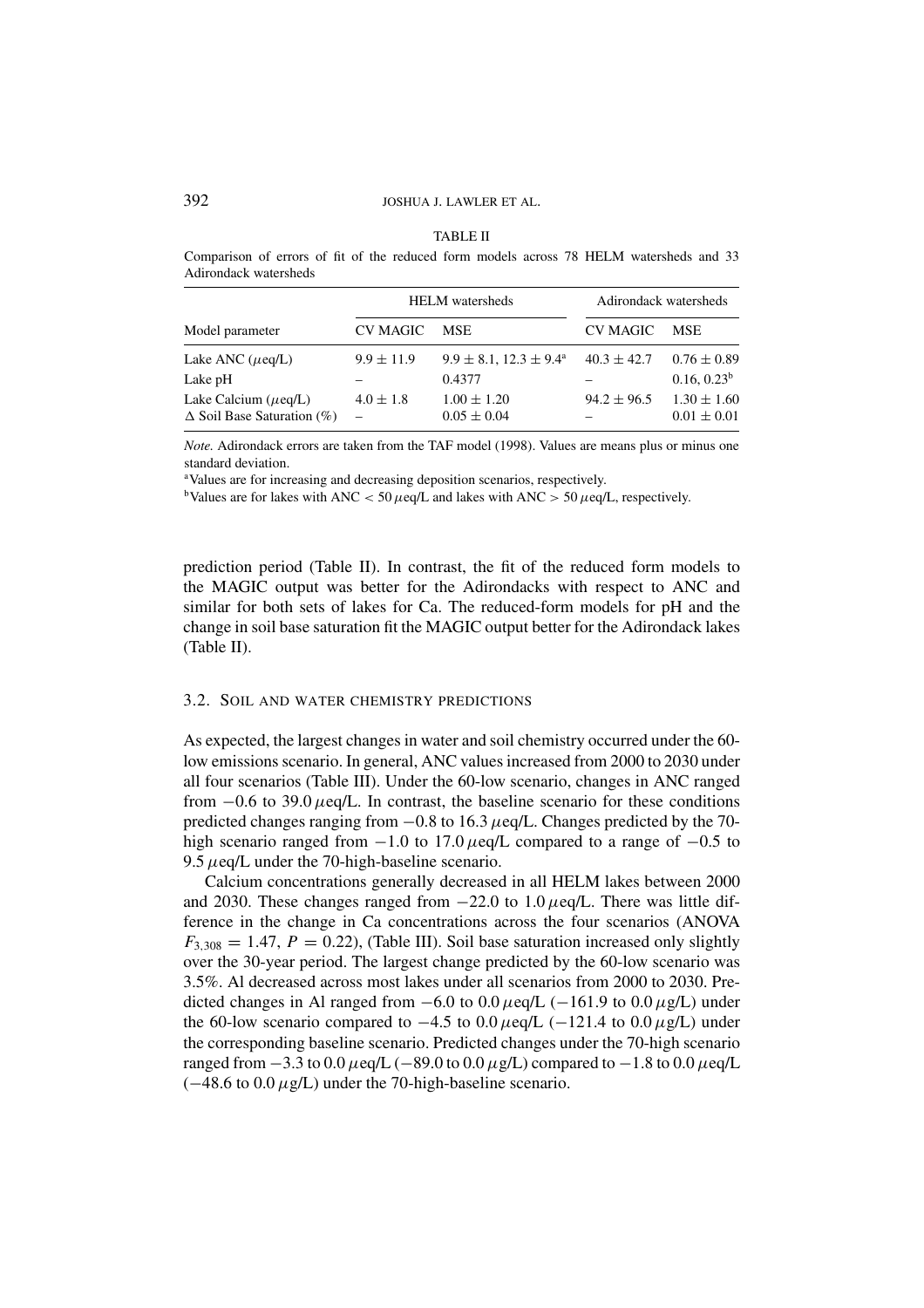| TABLE III |
|-----------|
|           |

Predicted mean change in water chemistry, soil chemistry, and biotic stresses from 2000 to 2030 in 78 high elevation lakes in Maine

|                                        | <b>Higher Emissions</b> |                 | Lower Emissions |                 |  |
|----------------------------------------|-------------------------|-----------------|-----------------|-----------------|--|
| Parameter                              | 70-high-baseline        | 70-high         | 60-low-baseline | $60$ -low       |  |
| Deposition ( $\mu$ eq/L)               | $-3.3 \pm 0.6$          | $-2.5 \pm 0.4$  | $-10.2 \pm 1.7$ | $-8.4 \pm 1.4$  |  |
| Lake ANC $(\mu$ eq/L)                  | $4.0 \pm 1.6$           | $8.1 \pm 2.8$   | $9.7 \pm 3.3$   | $16.8 \pm 7.9$  |  |
| Lake Ca $(\mu$ eq/L)                   | $-5.2 \pm 4.5$          | $-6.2 \pm 4.8$  | $-6.2 \pm 4.8$  | $-6.8 \pm 5.1$  |  |
| Lake Al $(\mu$ eq/L)                   | $-0.3 + 0.4$            | $-0.5 + 0.7$    | $-0.8 \pm 1.1$  | $-1.1 \pm 1.9$  |  |
| Soil Base-Saturation $(\%)$            | $0.3 \pm 1.4$           | $0.8 \pm 1.3$   | $0.6 \pm 1.3$   | $1.0 \pm 1.3$   |  |
| ASI (tolerant)                         | $-0.2 \pm 0.5$          | $-0.2 \pm 0.6$  | $-0.5 \pm 1.7$  | $-0.3 \pm 1.0$  |  |
| ASI (sensitive)                        | $-1.4 \pm 9.4$          | $-5.8 \pm 19.3$ | $-8.0 \pm 23.0$ | $-9.5 \pm 23.7$ |  |
| Probability of presence<br>(tolerant)  | $0.01 \pm 0.02$         | $0.02 \pm 0.04$ | $0.04 \pm 0.06$ | $0.04 \pm 0.09$ |  |
| Probability of presence<br>(sensitive) | $0.01 \pm 0.02$         | $0.03 \pm 0.04$ | $0.05 \pm 0.06$ | $0.07 \pm 0.09$ |  |

*Note.* Values are means  $\pm$  1SD. Results are presented for four emissions scenarios, respectively from left to right, baseline emissions at high population growth levels with plant closings in 70 years; Title IV emissions controls at high population growth levels and 70-year plant closings; baseline emissions with low population growth and 60-year plant closings, and Title IV controls with low growth and 60-year closings. The calculations for the acid stress index (ASI) and the probability of fish presences are found in the text.

## 3.3. FISH ASI AND PROBABILITY OF PRESENCE

On average, lakes showed little change in acid stress or predicted fish presence under any scenario (Table III). The four policies showed no difference in ASI or probability of presence for acid-tolerant fish. Despite these seemingly equivocal results, the probability of presence of sensitive fish species was predicted to increase in a small number of lakes. Under the 60-low scenario, the probability of presence of sensitive fish species was predicted to increase by at least .10 in 22 lakes. On average, the probability of presence increased in these lakes by 0.21. In contrast, the probability or presence was predicted to rise by more than 0.10 in only 14 lakes under the 60-low-baseline scenario. The average probability of presence increased by 0.15 in these lakes.

In general, the largest changes in the probability of presence of sensitive fish were found in the lakes with the lowest ANC values (Figure 1). This relationship was also generally true for the largest predicted changes in Ca, Al, and ANC. The three lakes that did not fit this relationship had extremely low lake Ca values. Not surprisingly, the lake with the largest predicted change in the probability of presence of sensitive fish under the 60-low scenario (0.33) had a large predicted increase in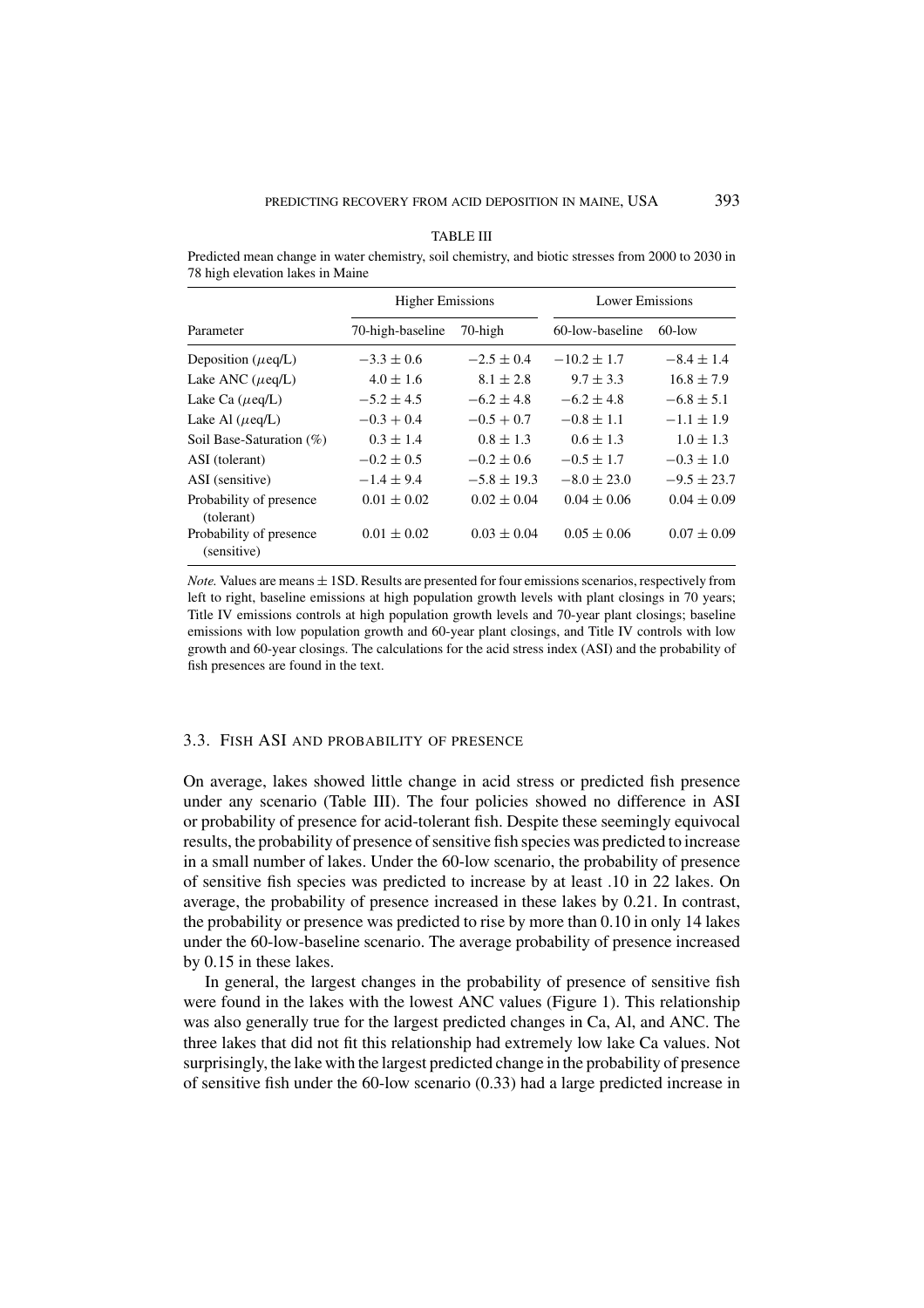

*Figure 1*. The relationship between the predicted change in the probability of presence of acidsensitive fish from 2000 to 2030 and measured ANC values in 78 high elevation lakes in Maine, U.S.A. Predictions were made using the Tracking and Analysis Framework model under the assumptions of low population growth, 60-year plant closings, and the implementation of Title IV controls.

ANC (33.7  $\mu$ eq/L), a relatively large decrease in Al (−5.3  $\mu$ eq/L [143.0  $\mu$ g/L]), and only a small decrease in Ca  $(0.2 \ \mu \text{eq/L})$  (Figure 2).

### **4. Discussion**

In general, applying relatively drastic emissions-reduction scenarios over a thirtyyear period would be expected to stimulate acid recovery in lakes, resulting in substantial increases in ANC and decreases in acid stress for fish. The relatively small changes in both lake chemistry and the predicted presence of fish in the 78 HELM lakes, likely reflect the fact that many of these lakes were marginally acidic even in pre-historic times (Kahl *et al*., in press, ES&T; Stoddard *et al.*, 2003). Thus, 'full' recovery of acidic HELM lakes will likely yield pH values less than 6.5.

Our results are consistent with those produced by the original TAF model applied to the Adirondack lakes (Sinha *et al*., 1998), and are consistent with the recent review of changes in surface water chemistry resulting from changes in deposition since 1990 (Stoddard *et al*., 2003). In particular, Stoddard *et al.* (2003) showed that the lowest ANC lakes were recovering the fastest (highest rate of increase in ANC), suggesting that *N* is not a major controlling factor at the presently stable deposition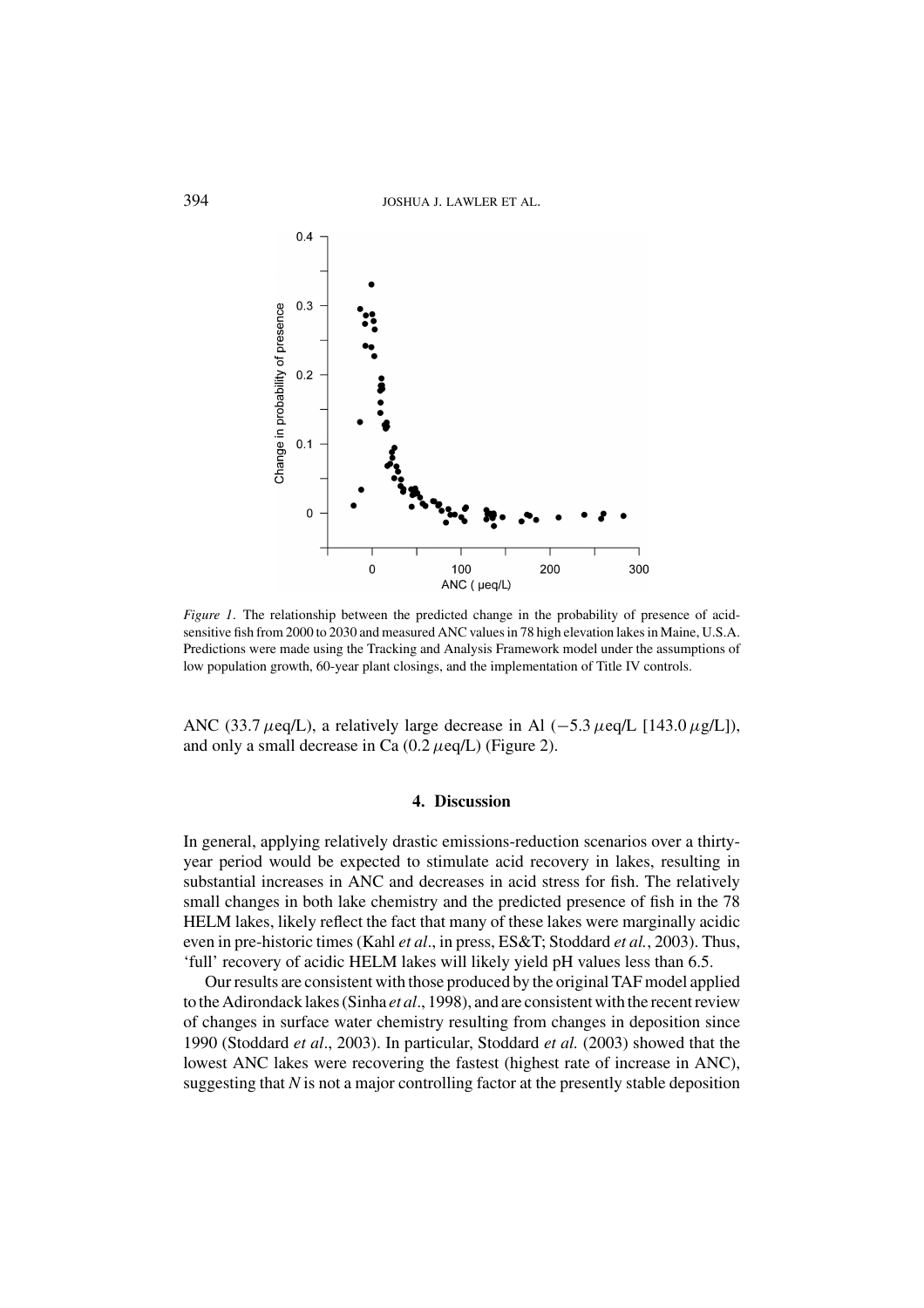

*Figure 2*. Tracking and Analysis Framework model predicted changes in lake ANC, lake Ca, lake Al, and the probability of presence of fish in one of the most acidic high elevation lakes in Maine, U.S.A. based on four different emissions scenarios. This lake showed some of the most drastic changes in water chemistry as predicted by the TAF model. Model predictions were made under the assumptions of high or low population growth, 60–70 year plant closings, and the implementation of Title IV emissions controls. The probability of presence was calculated for acid-sensitive fish such as flathead minnows *Pimephales promelas* and blacknose dace *Rhinichthys atratulus*.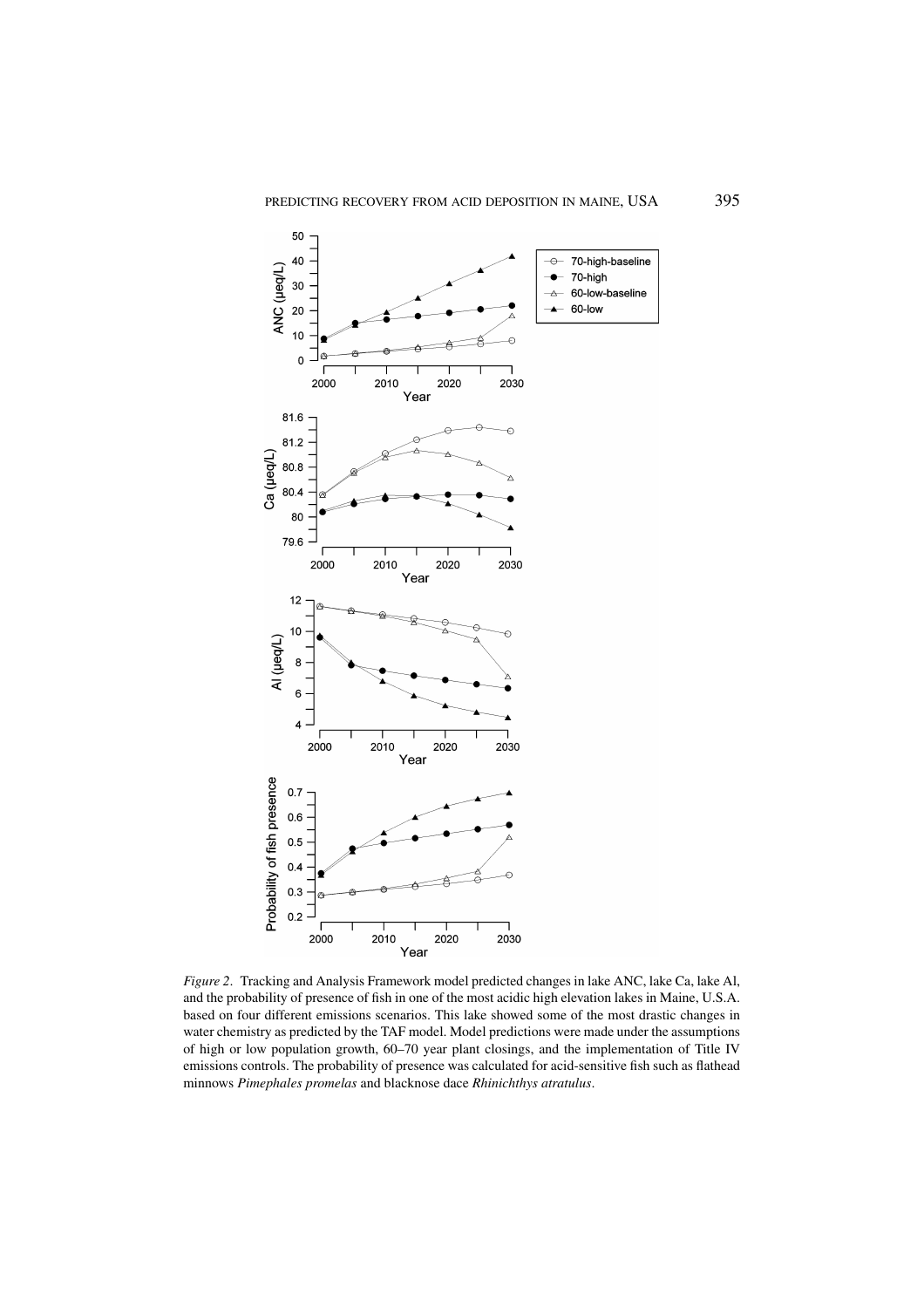loadings, and that soils are not regionally depleted in base cations to the extent that recovery is precluded. The relationship between changes in sulfate deposition and changes in concentrations in lakes was also shown by Stoddard *et al.* (2003) to be relatively direct and rapid, suggesting that stored sulfate will not be a major factor for delaying recovery.

There are two aspects of the TAF model predictions that warrant further explanation. First, the relatively small and consistent decreases in Ca across all future scenarios, accompanying the decreasing  $SO<sub>4</sub>$  concentrations, are consistent with quantitative and conceptual models of base cation response to decreasing mobile anion concentrations in soils during recovery from acidification (c.f. Reuss *et al*., 1987; Cosby *et al*., 1985c). Second, the relatively small increases in soil base saturation are consistent with the fact that acid deposition in the future scenarios, while decreased, is not reduced to zero, and thus the recovery of the soils might be quite slow. These relatively small increases were seen over a thirty-year period of substantial decreases in deposition. Furthermore, the model predicts that soil recovery begins in the mid 1990's. Recent studies, however, suggest that soil base cation depletion may be continuing as recently as the year 2000 based on long-term trends in stream base cations (Fernandez *et al*., 2003). Thus, it is possible that even these small increases are over-estimates. Conceptual models of recovery from acidification (c.f. Reuss *et al*., 1987; Cosby *et al*. 1985c) have demonstrated that residual soil acidification can delay and ultimately reverse the initial recovery of surface water ANC.

The purpose of building the reduced-form models summarizing the output of the more complex MAGIC model (Cosby *et al*., 1985a) was to allow the results to be incorporated into the Tracking and Analysis Framework model (Bloyd *et al*., 1996). Predicted changes in the probability of fish presence and ASI in the Maine lakes will be used in other updated modules of the TAF model to evaluate the potential effects of different emissions regulation policies on the recreational fishing economy of Maine.

We conclude that a relatively small number of high elevation lakes in Maine are likely to see significant increases in ANC which will produce only modest recovery of fishes. This conclusion is consistent with inferences that most northeastern acidic lakes were at least marginally acidic in pre-industrial times (Cumming *et al*., 1992), and therefore recovery to 'normal' chemistry will be (and should be) modest.

## **Acknowledgments**

We thank Mitch Small and Dallas Burtraw for helpful discussions and Kent Thornton for his comments on earlier drafts of the manuscript. This work was funded by US EPA grant R825762 to J.R., S.K., S.N, B.C., and I. F. This document has been subject to review by the National Health and Environmental Effects Research Laboratory's Western Ecology Division and approved for publication.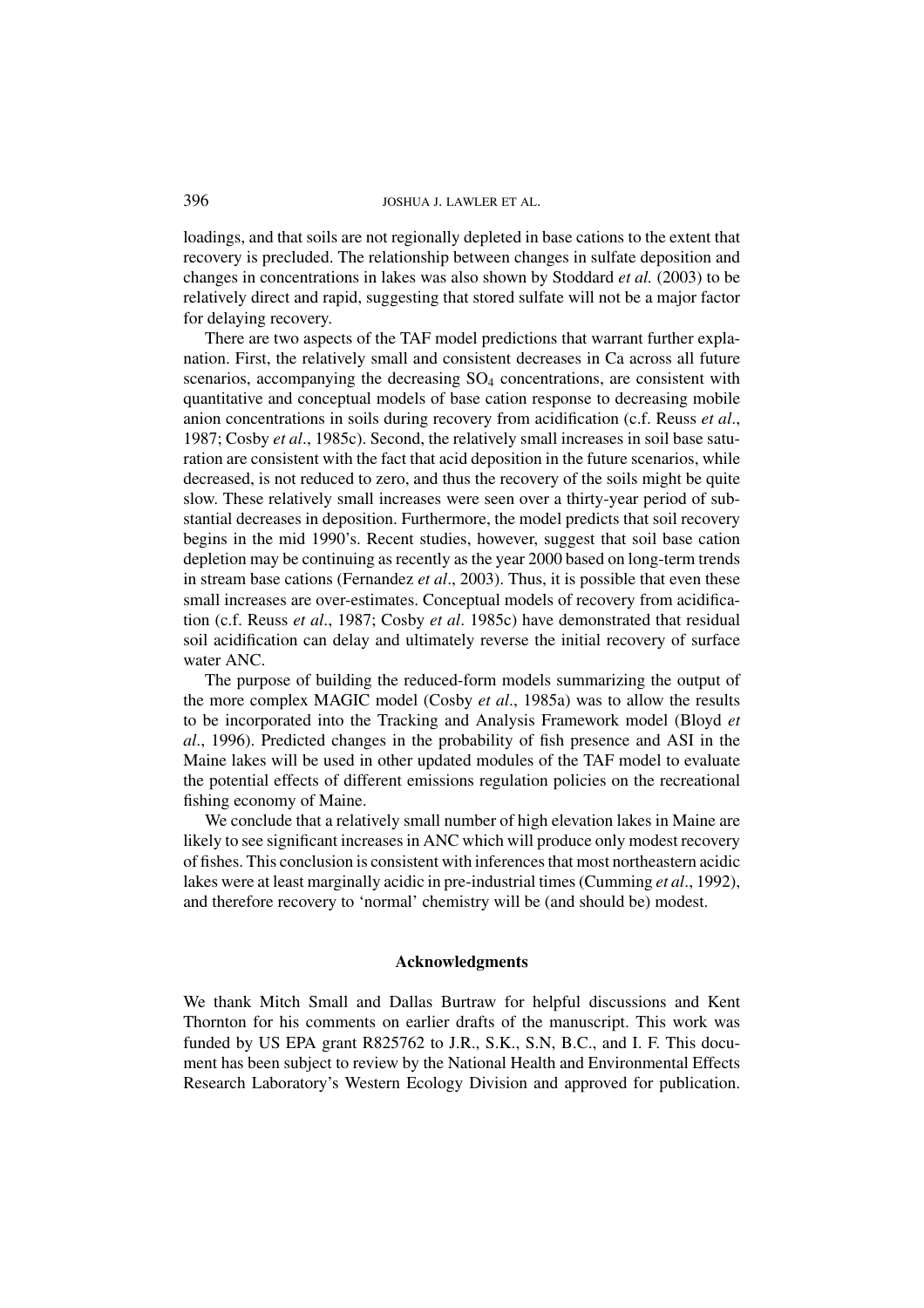Approval does not signify that the contents reflect the views of the Agency, nor does mention of trade names or commercial products constitute endorsement or recommendation for use.

### **References**

- Baker, J. P., Bernard, D. P., Christensen, S. W., Scale, M. J., Freda, J., Heltcher, K., Marmorek, D., Rowe, L., Scanlon, P., Suter, G., Waren-Hicks, W. and Welbourn, P.: 1990, 'Biological effects of changes in surface water acid-base chemistry', NAPAP Report 13 in: *State of Science and Technology, Volume II*, National Acid Precipitation Assessment Program, Washington, D.C.
- Bloyd, C., Camp, J., Conzelmann, G., Formento, J., Molburg, J., Shannon, J., Henrion, M., Sonnenblick, R., Soo Hoo, K., Kalagnanam, J., Siegel, S., Sinha, R., Small, M., Sullivan, T., Marnicio, R., Ryan, P., Turner, R., Austin, D., Burtraw, D., Farrell, D., Green, T., Krupnick, T. and Amnsur, E.: 1996, 'Tracking and Analysis Framework (TAF) Model Documentation and User's Guide'. Argonne National Laboratory, US Department of Energy, ANL/DIS/TM-36.
- Burtraw, D., Krupnic, A., Mansur, E., Austin, D. and Farrell, D.: 1998, 'Costs and benefits of reducing air pollutants related to acid rain', *Contemporary Economic Policy* **16**, 379–400.
- Church, M. R., Thornton, K. W., Shaffer, P. W., Stevens, D. L., Rochelle, B. P., Holdren, G. R., Johnson, M. G., Lee, J. J., Turner, R. S., Cassell, D. L., Lammers, D. A., Campbell, W. G., Liff, C. I., Brandt, C. C., Liegel, L. H., Bishop, G. D., Mortenson, D. C., Pierson, S. M. and Schmoyer, D. D.: 1989, *Direct/Delayed Response Project: Future Effects of Long-Term Sulfur Deposition on Surface Water Chemistry in the Northeast and Southern Blue Ridge Province*. US Environmental Protection Agency, EPA/600/3-89/061, Washington, DC. 887 pp.
- Church, M. R., Shaffer, P. W., Thornton, K. W., Cassell, D. L., Liff, C. I., Johnson, M. G., Lammers, D. A., Lee, J. J., Holdren, G. R., Kern, J. S., Liegel, L. H., Pierson, S. M., Stevens, D. L., Rochelle, B. P. and Turner, R. S.: 1992, *Direct/Delayed Response Project: Future Effects of Long-Term Sulfur Deposition on Stream Chemistry in the Mid-Appalachian Region of the Eastern United States.* US Environmental Protection Agency, EPA/600/R-92/186, NTIS PB92-232370/AS, Washington, D.C. 384 pp.
- Church, M. R. and Van Sickle, J.: 1999, 'Potential relative future effects of sulfur and nitrogen deposition on lake chemistry in the Adirondack Mountains, United States', *Water Resources Research* **35**, 2199–2211.
- Cosby, B. J., Ferrier, R. C., Jenkins, A. and Wright, R. F.: 2001, 'Modelling the effects of acid deposition: Refinements, adjustments and inclusion of nitrogen dynamics in the MAGIC model', *Hydrology and Earth System Sciences* **5**, 499–517.
- Cosby, B. J., Hornberger, G. M. and Galloway, J. N.: 1985a, 'Modeling the effects of acid deposition: Assessment of a lumped parameter model of soil water and stream water chemistry', *Water Resource Research* **21**, 51–63.
- Cosby, B. J., Hornberger, G. M. and Galloway, J. N.: 1985b, 'Modeling the effects of acid deposition: Estimation of long-term water quality responses in a small forested catchment', *Water Resources Research* **21**, 1591–1601.
- Cosby, B. J., Hornberger, G. M., Galloway, J. N. and Wright, R. F.: 1985c, 'Time scales of catchment acidification: A quantitative model for estimating freshwater acidification',*Environmental Science and Technology* **19**, 1145–1149.
- Cumming, B. F., Smol, J. P., Kingston, J. C., Charles, D. F., Birks, H. J. B., Camburn, K. E., Dixit, S. S., Uutala, A. J. and Selle, A. R.: 1992, 'How much acidification has occurred in Adirondack Region Lakes (New York, USA) since preindustrial times?', *Canadian Journal of Fisheries and Aquatic Science* **49**, 128–141.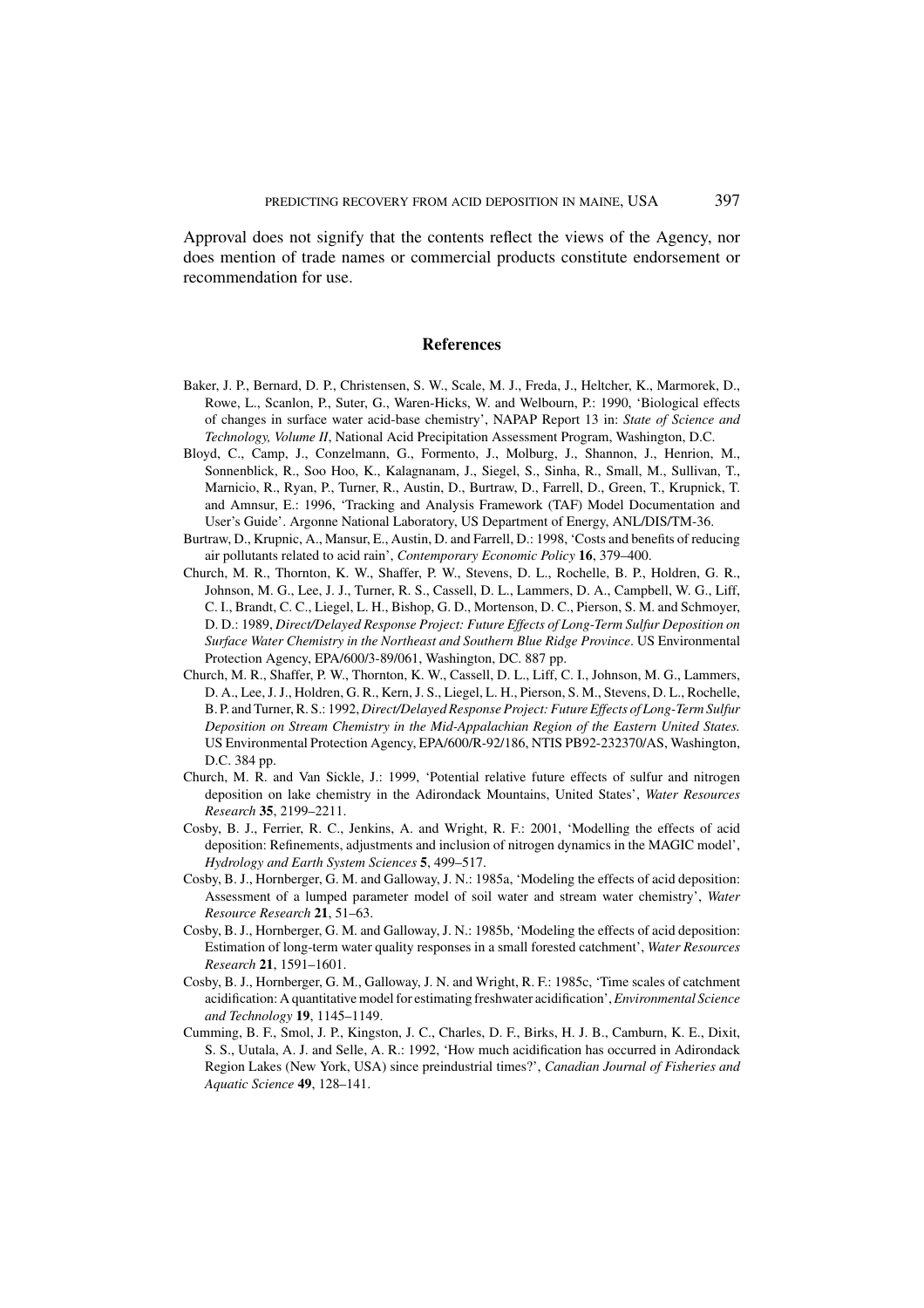- Driscoll, C. T., Johnson, N. M., Likens, G. E. and Feller, M. C.: 1988, 'The effects of acidic deposition on stream water chemistry: A comparison between hubbard Brook, New Hampshire, and Jamieson Creek, British Columbia', *Water Resources Research* **24**, 195–200.
- Driscoll, C. T., Lawrence, G. B., Bulger, A. J., Butler, T. J., Cronan, C. S., Eagar, C., Lambert, K. F., Likens, G. E., Stoddard, J. L. and Weathers, K. C.: 2001, 'Acidic deposition in the northeastern United States: Sources and inputs, ecosystem effects, and management strategies', *Bioscience* **51**, 180–198.
- Fernandez, I. J., Rustad, L. E., Norton, S. A., Kahl, S. J. and Cosby, B. J.: 2000, 'Experimental acidification causes soil base cation depletion in a New England forested watershed', *Soil Science Society of America Journal* **67**, 1909–1919.
- Grimm, J. W. and Lynch, J. A.: 1997, *Enhanced Wet Deposition Estimates Using Modeled Precipitation Inputs*, Final Report to the USDA Forest Service, Northeast Forest Experiment Station, Northern Global Change Research Program (23-721).
- Kahl, J. S., Stoddard, J. L., Haeuber, R., Paulsen, S. G., Birnbaum, R., Deviney, F. A., Webb, J. R., DeWalle, D. R., Sharpe, W., Driscoll, C. T., Herlihy, A. T., Kellogg, J. H., Murdoch, P. S., Roy, K., Webster, K. E. and Urquhart, N. S.: 2004, 'Have U.S. surface waters responded to the 1990 Clean Air Act amendments?', *Environmental Science and Technology* **38**, 484A–490A.
- Kahl, J. S., Norton, S. A., Cronan, C. S., Fernandez, I. J., Haines, T. A. and Bacon, L. C.: 1991, 'Chemical relationships of surface water chemistry and acidic deposition in Maine', Chapter 7 in D. Charles, (ed.), *Regional Case Studies: Acid Deposition and Aquatic Ecosystems*. Springer-Verlag, New York, USA, pp. 203–236.
- Kahl, J. S., Haines, T. A., Norton, S. A. and Davis, R. B.: 1993, 'Recent trends in the acid-base status of surface waters in Maine, USA', *Water, Air, and Soil Pollution* **67**, 281–300.
- Kahl, J. S. and Scott, M.: 1988, 'The aquatic chemistry of Maine's High elevation lakes: Results from the HELM project', *Lake and Reservoir Management* **4**, 33–40.
- Palmer, K. and Burtraw, D.: 1997, 'Electricity restructuring and regional air pollution', *Resource and Energy Economics* **19**, 139–174.
- Reuss, J. O., Cosby, B. J. and Wright, R. F.: 1987, 'Chemical processes governing soil and water acidification', *Nature* **329**, 27–32.
- Rubin, E. S., Small, M. J., Bloyd, C. N. and Henrion, M.: 1992, 'Integrated assessment of aciddeposition effects on lake acidification', *Journal of Environmental Engineering* **118**, 120–134.
- Sinha, R., Small, M. J., Ryan, P. F., Sullivan, T. J. and Cosby, B. J.: 1998, 'Reduced-form modelling of surface water and soil chemistry for the Tracking and Analysis Framework', *Water, Air, and Soil Pollution* **105**, 617–642.
- Small, M. J. and Sutton, M. C.: 1986, 'A regional pH-alkalinity relationship', Water Research **20**, 335–343.
- Small, M. J., Cosby, B. J., Marnicio, R. J. and Henrion, M.: 1995, 'Joint application of an empirical and mechanistic model for regional lake acidification', *Environmental Monitoring and Assessment* **35**, 113–136.
- Stoddard, J., Kahl, J. S., Deviney, F., DeWalle, D., Driscoll, C., Herlihy, A., Kellogg, J., Murdoch, P., Webb, J. and Webster, K.: 2003, 'Response of Surface Water Chemistry to the Clean Air Act Amendments of 1990', EPA/620/R-03/001, U.S. Environmental Protection Agency, Washington, DC. 78 p.
- Stoddard, J. L., Driscoll, C. T., Kahl, S. and Kellog, J.: 1998, 'Can site-specific trends be extrapolated to a region? An acidification example for the northeast', *Ecological Applications* **8**, 288–299.
- Stoddard, J. L., Jeffries, D. S., Lükewille, A., Clair, T. A., Dillon, P. J., Driscoll, C. T., Forsius, M., Johannessen, M., Kahl, J. S., Kellogg, J. H., Kemp, A., Mannio, J., Monteith, D. T., Murdoch, P. S., Patrick, S., Rebsdorf, A., Skjelkvåle, B. L., Stainton, M. P., Traaen, T., van Dam, H., Webster, K. E., Wieting, J. and Wilander, A.: 1999, 'Regional Trends in Aquatic Acidification in North America and Europe', *Nature* **401**, 575–578.